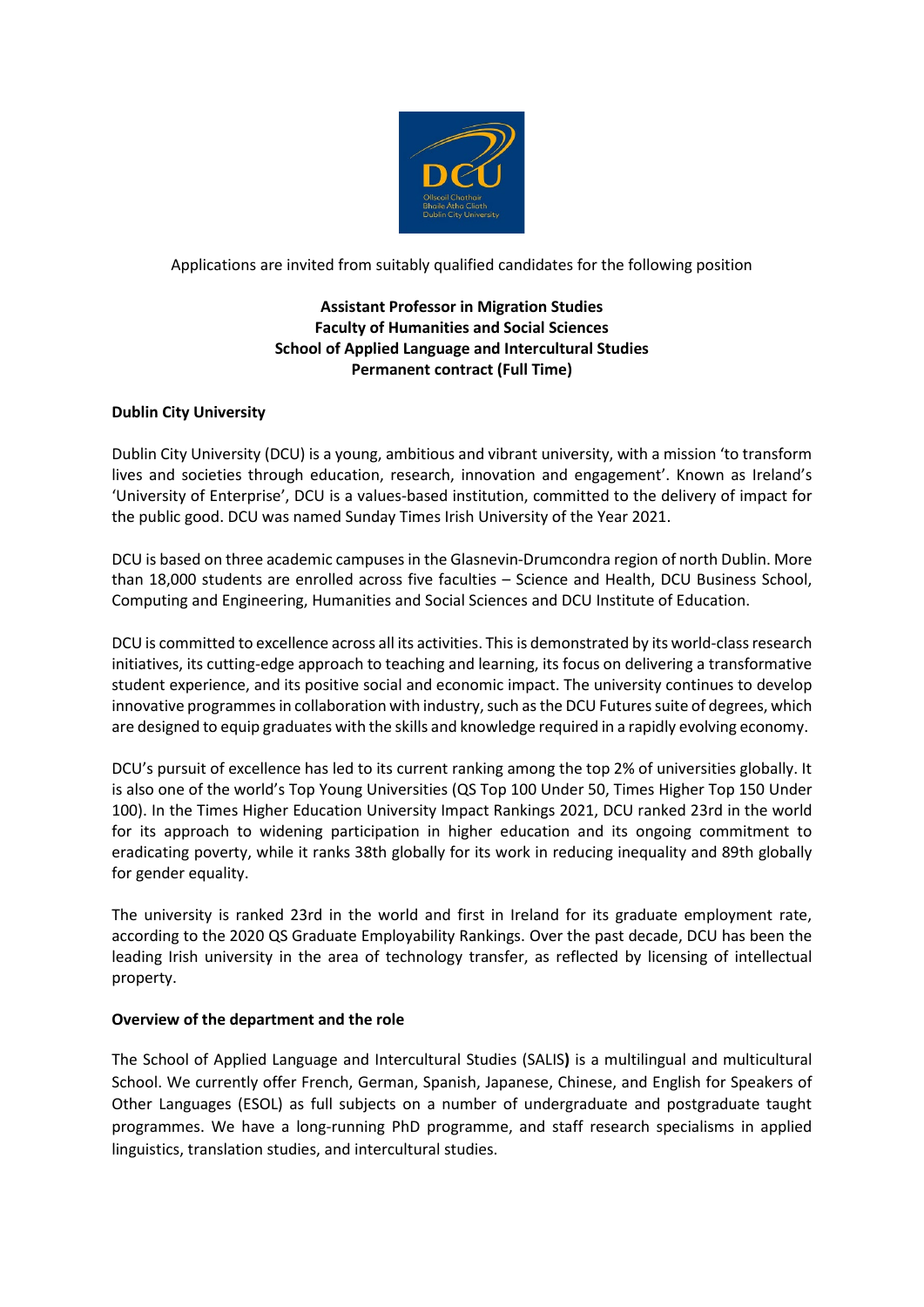SALIS has a long tradition of teaching and research in Intercultural Studies and a strong international reputation in this field. We currently offer a BA in Social Science and Cultural Innovation and an MA in Refugee Integration, as well as modules at doctoral level.

The existing Intercultural Studies team carries out research on aspects of multiculturalism, conflict resolution, global cultures and forced migration. We are home to a vibrant PhD community and also welcome post-doctoral fellows. DCU's status as a University of Sanctuary means that we also run a number of initiatives which aim to facilitate the integration of forcibly displaced persons, such as the Migrant English Language, Literacy and Intercultural Education (MELLIE) Project and the more recent Irish Network for Refugee integration (INRI) programme.

## **Role Profile**

The appointee will report to the Head of School and actively contribute to the existing Intercultural and Migration Studies teaching, research and administrative activities of SALIS. The successful candidate will be able to prepare, deliver and assess a range of core subjects at undergraduate, postgraduate and PhD level in a manner consistent with DCU's high academic standards and in a hybrid environment which involves both campus delivery and elements of remote delivery. Teaching extends to supporting innovation in curriculum development.

## **Duties and Responsibilities**

Please refer to the job description for a list of duties and responsibilities associated with this role.

#### **Qualifications and Experience**

#### **Essential Criteria:**

- Applicants must hold a PhD in a field related to Migration Studies in a topic that would allow for contribution of teaching and supervision to our undergraduate and Postgraduate Programmes;
- They must have at least three years' relevant experience, with appropriate higher-level teaching experience.
- The successful individual will be able to convincingly demonstrate a strong commitment to academic research and will have a track-record of international peer-reviewed publications.
- The successful candidate should be capable of working in a team and contributing to developing the teaching and research agenda of the School, as well as knowledge of the national and EU research funding landscape;
- Excellent organisational and communication skills;

#### **Desirable Criteria:**

- Experience of research supervision at undergraduate, Masters and PhD level;
- Experience teaching and/or coordinating intercultural studies modules;
- Expertise in running extra-curricular activities within a University setting.